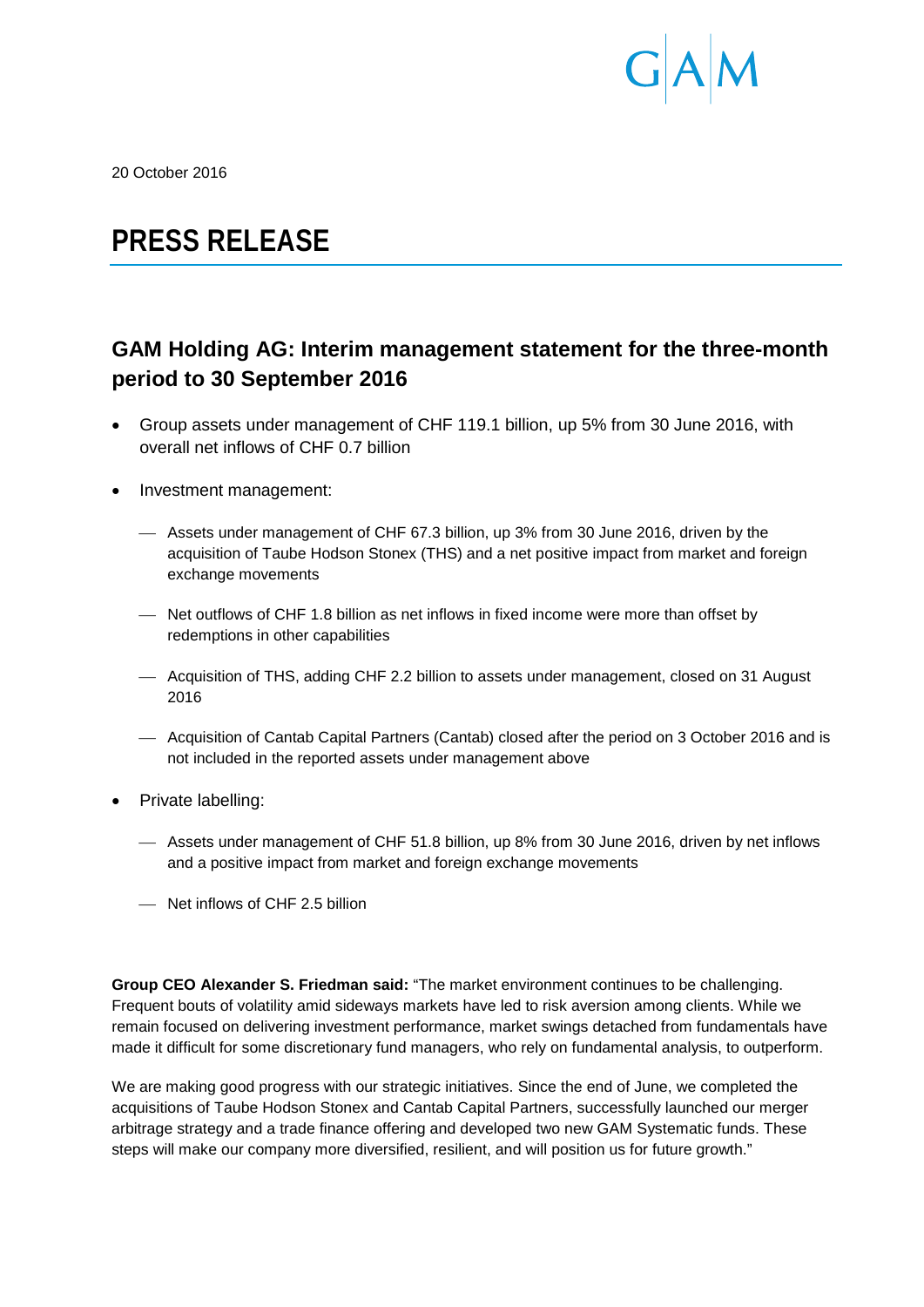#### **Investment management**

| <b>Capability</b> | <b>Opening AuM</b><br>30 Jun 2016 | <b>Net flows</b> | <b>Acquisition</b>       | <b>Market/FX</b> | <b>Closing AuM</b><br>30 Sep 2016 |
|-------------------|-----------------------------------|------------------|--------------------------|------------------|-----------------------------------|
| Absolute return   | 19.2                              | $-1.5$           | ٠                        | 0.2              | 17.9                              |
| Fixed income      | 19.3                              | 1.0              | $\overline{\phantom{a}}$ | 0.4              | 20.7                              |
| Equity            | 10.7                              | $-0.9$           | 2.2                      | 0.7              | 12.7                              |
| Alternatives      | 5.6                               | $\blacksquare$   | $\overline{\phantom{a}}$ | ۰                | 5.6                               |
| Multi asset       | 10.7                              | $-0.4$           | $\overline{\phantom{a}}$ | 0.1              | 10.4                              |
| <b>Total</b>      | 65.5                              | $-1.8$           | 2.2                      | 1.4              | 67.3                              |

## **Assets under management movements (CHF bn)**

Assets under management rose to CHF 67.3 billion from CHF 65.5 billion as at 30 June 2016 as net outflows of CHF 1.8 billion were more than offset by the addition of CHF 2.2 billion from the acquisition of THS and a net CHF 1.4 billion positive impact from market and foreign exchange movements.

In absolute return, the outflows were driven by redemptions from the JB Absolute Return Europe Equity Fund and Global Rates strategy. Outflows from the unconstrained/absolute return bond strategy slowed markedly in the quarter and its year-to-date performance remains strong.

In fixed income, the JB Local Emerging Bond Fund continued to generate strong net inflows along with the new trade finance offering and the GAM Star Credit Opportunities fund.

In equity, outflows reflected negative market sentiment across a range of thematic and regional strategies.

Within alternatives, the JB Physical Gold fund generated net inflows, while traditional funds of hedge fund strategies experienced redemptions.

In multi asset products, redemptions came from one institutional mandate and managed portfolios of private clients.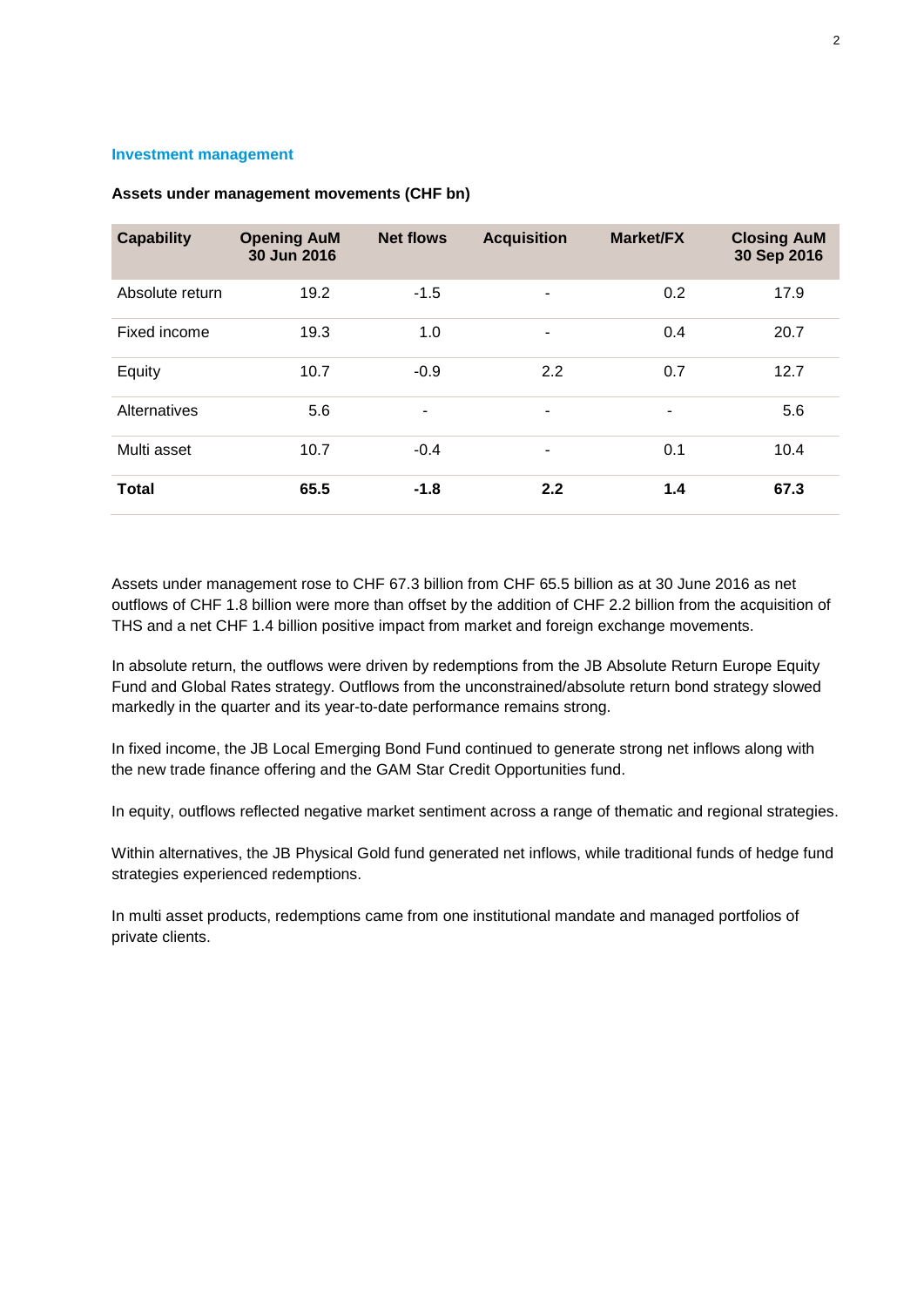# **Private labelling**

| <b>Fund domicile</b> | <b>Opening AuM</b><br>30 Jun 2016 | <b>Net flows</b> | <b>Market/FX</b> | <b>Closing AuM</b><br>30 Sep 2016 |
|----------------------|-----------------------------------|------------------|------------------|-----------------------------------|
| Switzerland          | 31.7                              | 0.2              | 0.8              | 32.7                              |
| Rest of Europe       | 16.3                              | 2.3              | 0.5              | 19.1                              |
| Total                | 48.0                              | 2.5              | 1.3              | 51.8                              |

# **Assets under management movements (CHF bn)**

Assets under management in private labelling, which provides fund solutions for third parties, rose to CHF 51.8 billion from CHF 48.0 billion as at 30 June 2016, driven by net inflows of CHF 2.5 billion and a CHF 1.3 billion positive impact from market and foreign exchange movements.

# **Update on strategic initiatives**

The acquisition of Cantab, an industry-leading, multi-strategy systematic manager based in Cambridge, UK, closed on 3 October 2016. Cantab managed USD 4.1 billion in assets for institutional clients worldwide as at 1 October 2016 and forms the cornerstone of the newly created GAM Systematic platform. GAM has developed two new UCITS funds under the GAM Systematic brand, using Cantab's proven methodology and tested investment strategies.

The acquisition of THS, a London-based global equity investment firm, closed on 31 August 2016, adding CHF 2.2 billion to GAM's assets under management in the third quarter.

To expand GAM's successful range of absolute return products, the company launched the GAM Star (Lux) Merger Arbitrage fund in July. The same month GAM also launched a trade finance offering, which provides an innovative solution optimised for the current low yield environment.

# **Outlook**

The market environment is expected to remain challenging for the remainder of 2016. Elevated valuations across many equity and credit markets, as well as uncertainties stemming from the US presidential election and other political events, are likely to continue to weigh on investors' risk appetite, flows and assets.

The Group's relevant funds eligible for performance fees in the second half of 2016 are currently below their high-water marks. GAM therefore expects the level of performance fees in the second half of 2016 to be similar to the CHF 1.2 million generated in the first half of 2016. As a direct consequence, the level of overall profitability for the full year 2016 will be significantly lower than the profits realised in 2015, when performance fees amounted to CHF 82.8 million.

GAM remains confident about delivering on its targets over the business cycle, given good progress on its strategic initiatives and strict cost discipline.